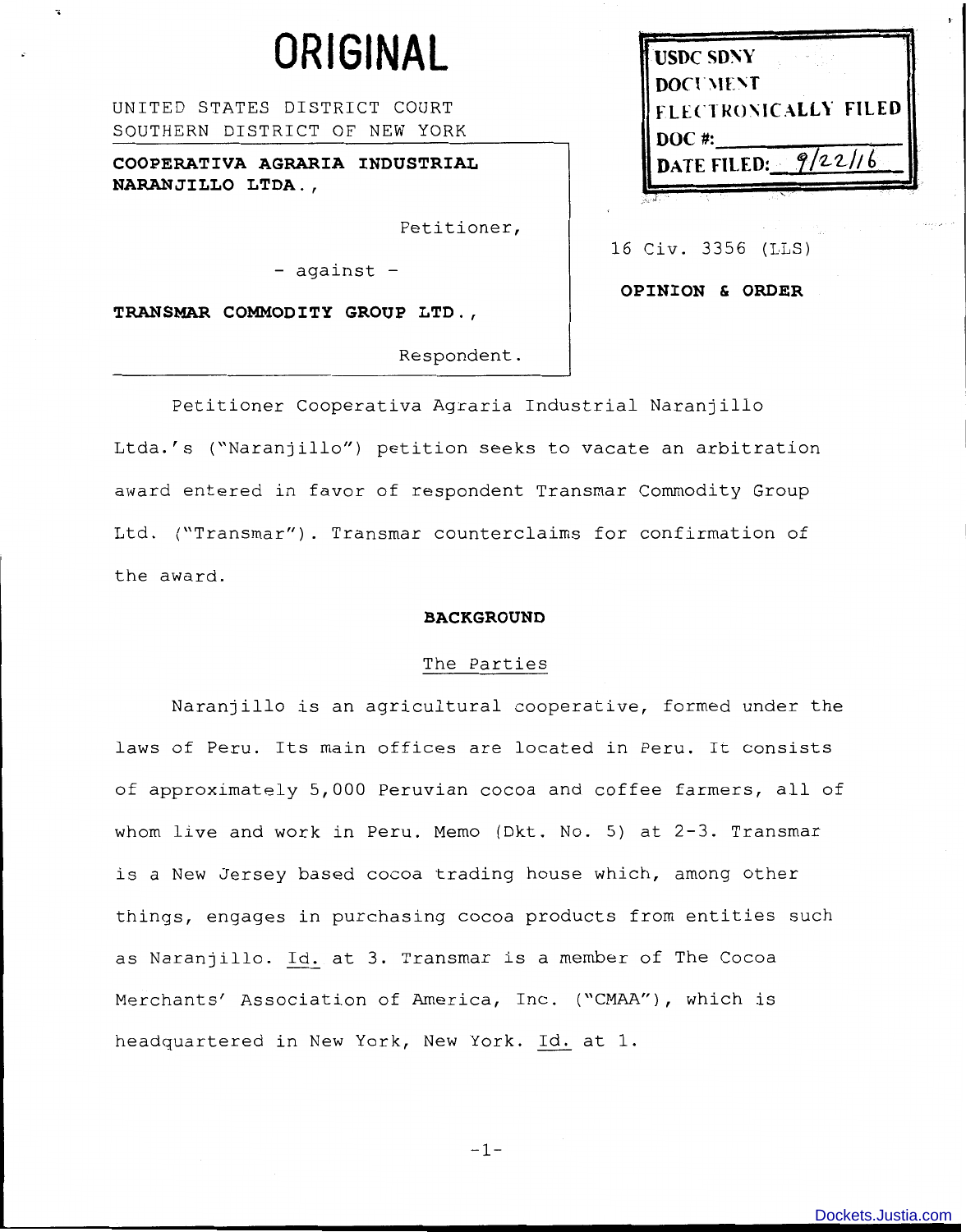# The Cocoa Butter Contracts

 $\overline{\mathbf{r}}$ 

In six separate one-page documents, each dated August 30, 2012, Naranjillo and Transmar entered into six agreements under which Naranjillo was to deliver specified quantities of Peruvian UTZ Certified Cocoa Butter to Transmar on dates specified in each document. Pilares Decl. (Dkt. No. 6) Exh. B; Nácer Decl. (Dkt. No. 14) Exh. F.

Each of the six one-page documents are on Transmar letterhead and each is titled "STANDARD 2-A CONTRACT." Each document has a unique Buyer Number, ranging in numerical order from P005512 to P005517. Each document identifies Transmar as the buyer and Naranjillo as the seller; describes the product to be purchased as "PPP Peruvian UTZ Certified Cocoa Butter"; calls for a specified quantity of the product measured in weight; designates a specific shipment date (ranging from January/February 2013 to December 2013); identifies the destination where the butter is to be shipped as Hamburg, Germany; and sets the price to be paid by the buyer. Pilares Decl. Exh. B.

The last provision in each of the documents before the signature line is titled "Conditions" and reads, id.:

This contract is subject to the terms and conditions of Standard 2-A Contract of the Cocoa Merchants Association of America, Inc., and subject to any other conditions imposed by the United States Government. Any tariffs imposed by the United States Government are assumed and will be paid by the

 $-2-$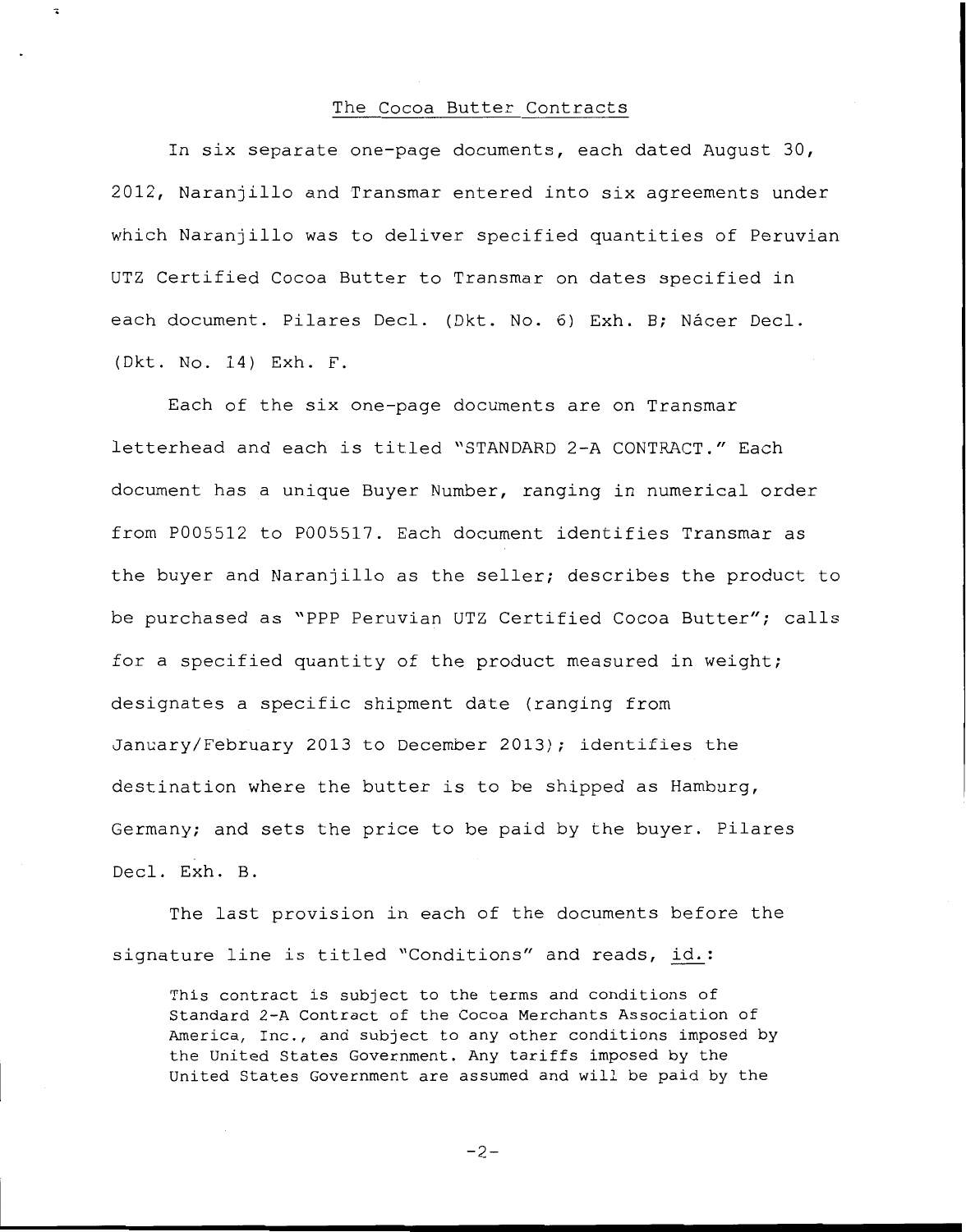buyer.

 $\ddot{\phantom{a}}$ 

Each of the six documents is signed on behalf of the buyer by a representative of Transmar and on behalf of the seller by Isaac Zuñiga, who at the time was Naranjillo's General Manager.<sup>1</sup>

Naranjillo made no deliveries under any of those contracts. Memo at 1.

### CMAA Standard Contract 2-A

According to Transmar, the provision in each of the cocoa butter contracts under the title "Conditions" had the effect of incorporating into its agreements with Naranjillo all terms and conditions included in a document titled "THE COCOA MERCHANTS' ASSOCIATION OF AMERICA, INC. STANDARD CONTRACT 2-A" ("CMAA Standard Contract 2-A"). Nácer Decl. Exh. K. Its sub-heading states "Covering F.O.B. Terms for Shipments to the United States, "<sup>2</sup> and the footer of each page says "Contract 2A as of 12/09/02." Id. The CMAA has apparently prepared this document for its members to use in contracts for the sale of cocoa products.

The first page of the CMAA Standard Contract 2-A has a list of standard provisions in contracts for the sale of cocoa

 $-3-$ 

 $1$  There has been some dispute whether Zuñiga actually signed the sixth contract, Memo at 22; Nácer Decl. Exh. F., but it has become immaterial.

<sup>&</sup>lt;sup>2</sup> The butter covered by the agreements was to be shipped to Germany, so if Naranjillo had obtained a copy of theCMAA Standard Contract 2-A it might have wondered if it had the right one. Later, the shipments were redirected to the United States, according to Transmar. Opp. at 6; Nácer Decl. 17.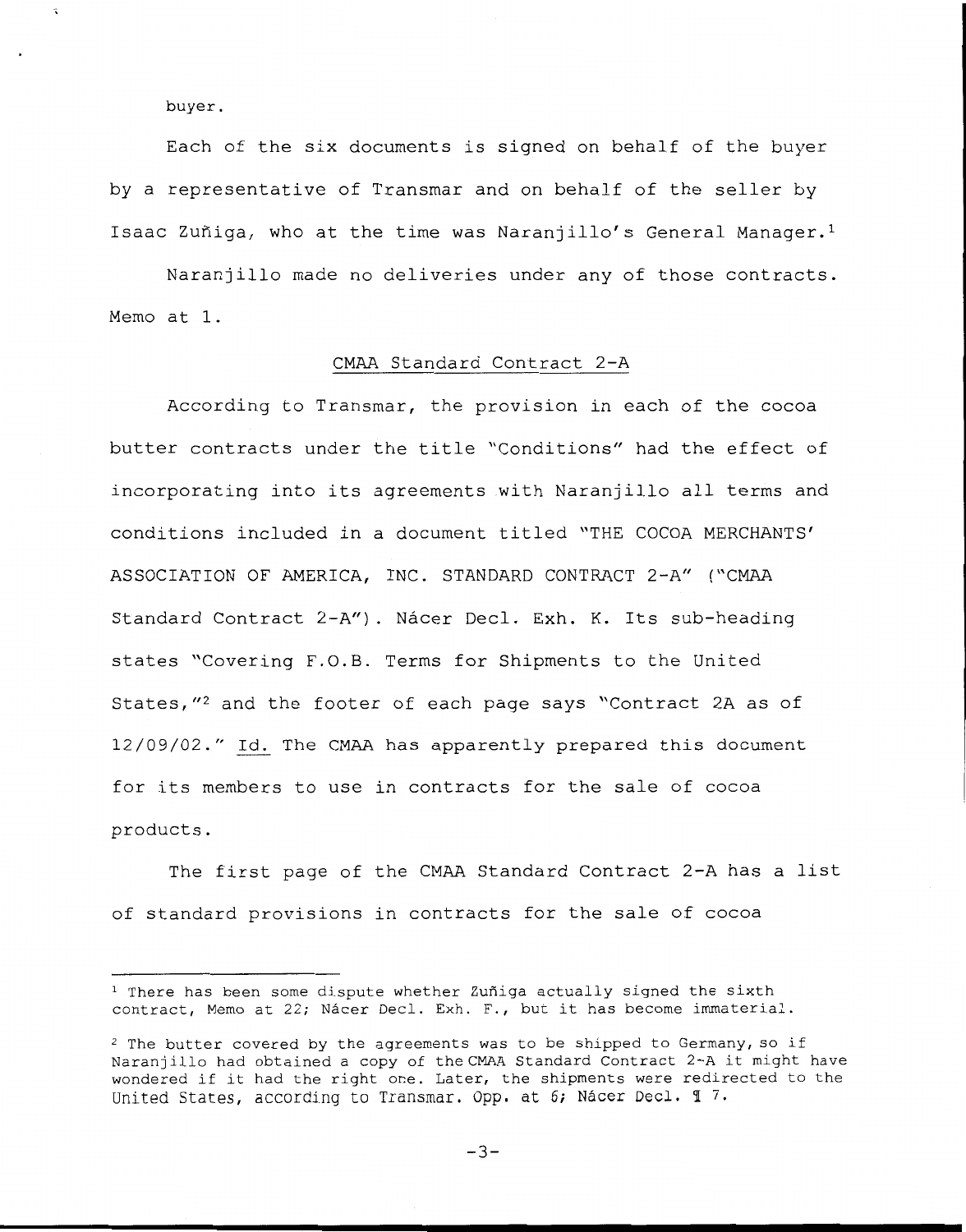products, namely, quantity, description, quality, destination, price, and shipment, with blank lines to be filled in by the parties for the particular transaction. The rest of the document has provisions covering packaging, payment, and claims of infestation requiring fumigation; duties and taxes, marketing, force majeure, insolvency, and assignment.

The thirteenth provision in the CMAA Standard Contract 2-A is titled "Defaults" and provides, id.:

When either party to a contract claims that a default has occurred, then failing an amicable settlement, the dispute shall be referred to arbitration pursuant to the arbitration rules of The Cocoa Merchants' Association of America, Inc. . . . The arbitrators shall have full discretion to fashion an award as they deem appropriate under the circumstances, including, but without limitation, an award of damages consisting of (i) the difference between the contract price and the closing out price; (ii) ordinary, special and/or consequential damages, and (iii) reasonable legal, professional and other costs incurred in connection with the default and/or arbitration and/or enforcement of an award. . .

The last provision on the CMAA Standard Contract 2-A is numbered 22 and is titled "Arbitration." It provides, id.:

Any question, controversy, claim or dispute whatever arising out of, or under this contract, not adjusted by mutual agreement, shall be settled by arbitration in the City of New York, State of New York, under the auspices of and in accordance with rules of THE COCOA MERCHANTS' ASSOCIATION OF AMERICA, INC. and judgment upon the award rendered may be entered in the Supreme Court of the State of New York in accordance with the provisions of the laws of the State of New York.

The parties to this contract do hereby waive personal service of any papers, notices or process necessary or proper in connection with the foregoing. Such papers, notices or process may be served in accordance with the rules of THE COCOA

 $-4-$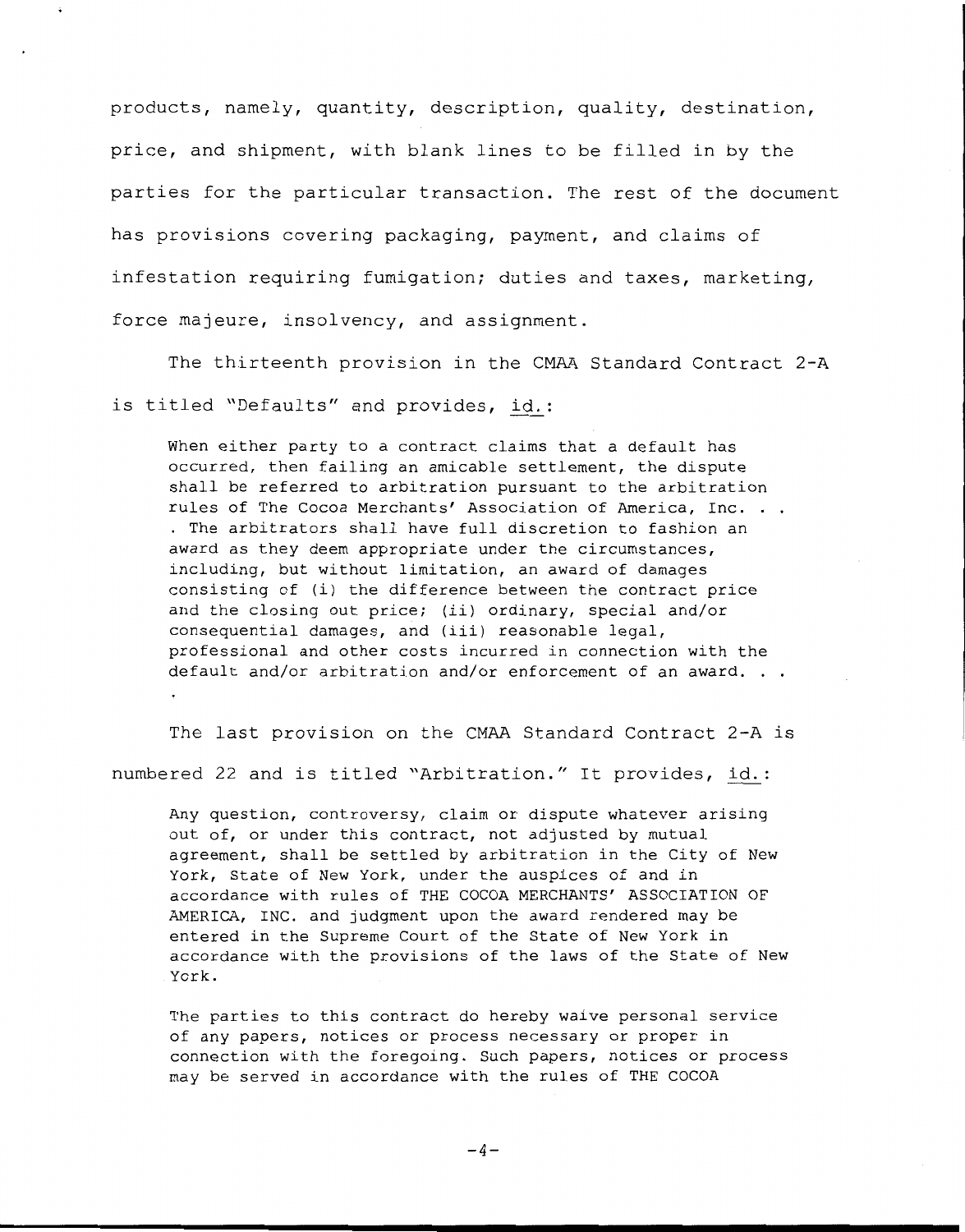MERCHANTS' ASSOCIATION OF AMERICA, INC. This contract is deemed made in New York and shall be construed pursuant to the laws of the State of New York.

No copy of the CMAA Standard Contract 2-A was furnished to Naranjillo at or before the time of execution of the cocoa butter contracts. Memo at 4. It was not brought to Naranjillo's attention that among the conditions of the full (i.e., to be incorporated) contract, there were arbitration clauses.

## The Arbitration Proceeding

On October 15, 2015, Transmar filed a Notice of Demand for Arbitration with the CMAA in New York seeking to recover damages resulting from Naranjillo's failure to perform under the six contracts at issue here (and for Naranjillo's partial failure to perform under another contract not at issue in this dispute) . Pilares Decl. Exh. A. The CMAA appointed an arbitration panel, id. Exhs. D, F, which held a hearing on February 4, 2016 in New York, New York. Id. Exh. H.

In the evidence Transmar submitted to the panel in advance of the arbitration hearing, it included a copy of an eight page document titled "THE COCOA MERCHANTS' ASSOCIATION OF AMERICA, INC. 2A CONTRACT," dated February 12, 2013. Pilares Decl. Exh. G at 39. This document appears to be an updated version of the CMAA Standard Contract 2-A dated December 9, 2002, and contains an arbitration provision identical to that in the CMAA Standard Contract 2-A dated December 9, 2002. However, the two documents

 $-5-$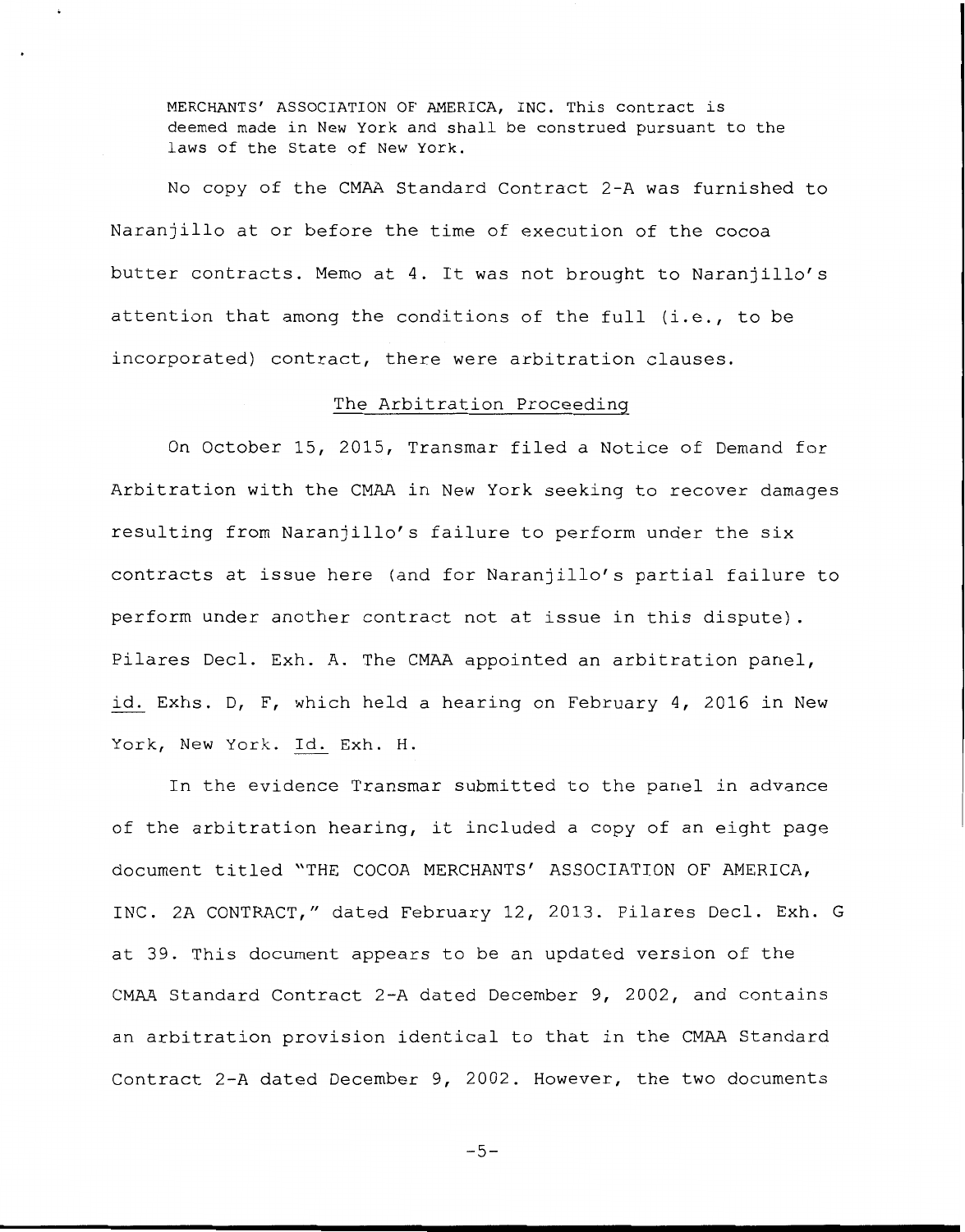are different and some of their provisions are different.<sup>3</sup> Id.

Transmar appeared at the hearing, but Naranjillo did not appear and was not represented by counsel. Following the hearing, the panel found that Naranjillo defaulted on the six contracts at issue and ordered Naranjillo to pay \$2,606,626.60 to Transmar. Id. Exh. L.

Naranjillo filed this petition to vacate the arbitration award.

According to Naranjillo, Transmar never proposed an arbitration agreement during the negotiation or execution of the agreements, and Naranjillo would not have consented to an arbitration agreement if one had been proposed. Memo at 15. Naranjillo asserts that it was not made aware of the arbitration provision until Transmar filed a claim against it. Petition (Dkt. No. 1) 7.

Naranjillo argues that the award should be vacated because "there was never an agreement to arbitrate between Naranjillo and Transmar" as "there was no 'meeting of the minds' between

Pilares Decl. Exh. G at 41 (ECF number at top of page). The CMAA Standard Contract 2-A dated December 9, 2002 does not contain such a provision. See Nácer Decl. Exh. K.

<sup>3</sup>For instance, the 2013 document contains the baffling provision that states:

The wording "Subject to terms of Standard Contract 2-A of The Cocoa Merchants' Association of America, Inc." or a clause, phrase or sentence of equal or similar import, shall be understood to incorporate the full terms of Contract 1-A [sic] as hereinafter set forth as though said Contract 2-A were fully written into the contract.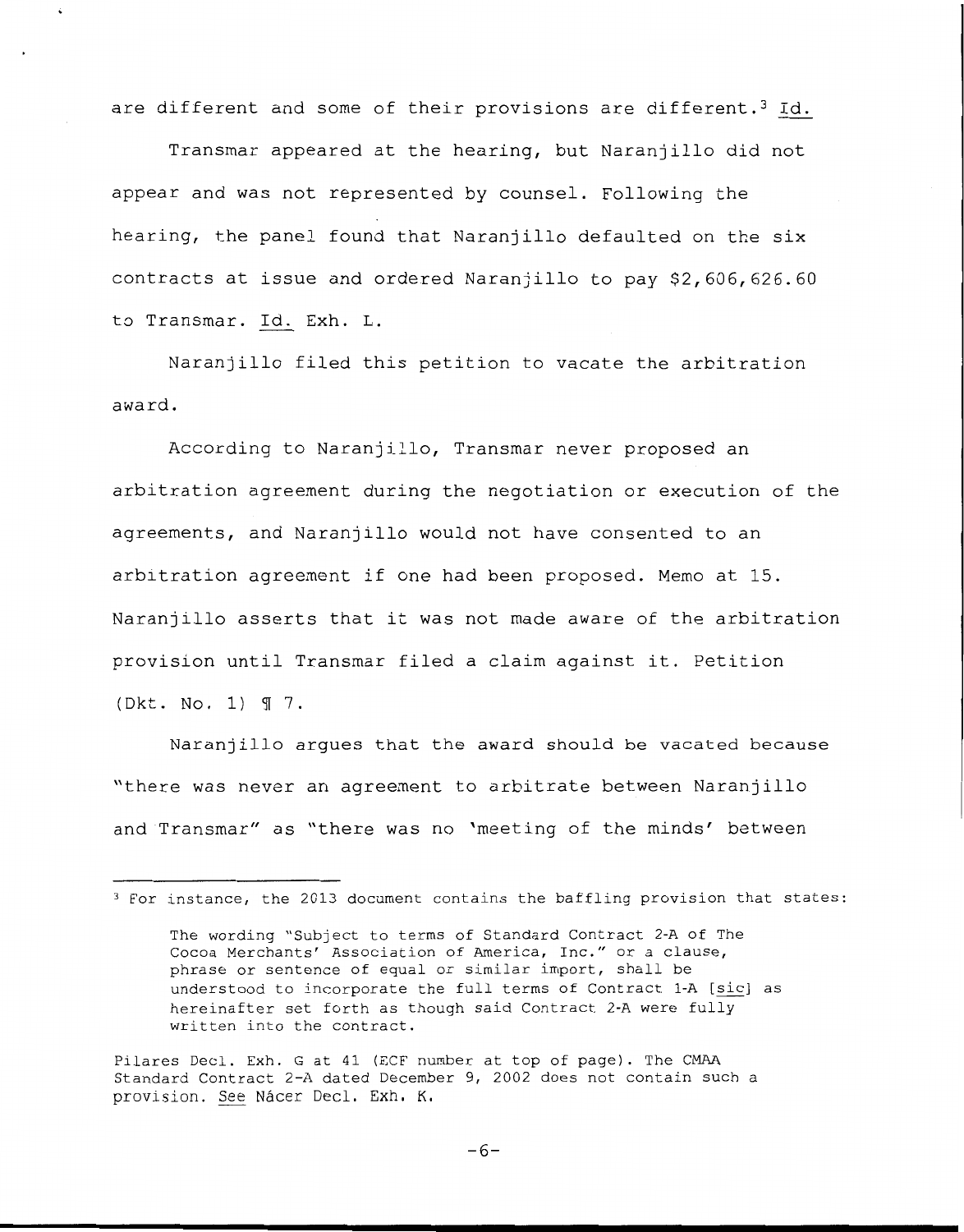the parties to subject disputes to arbitration pursuant to the model CMAA arbitration clause." Memo at 10.

#### **DISCUSSION**

Section 10(a) of the Federal Arbitration Act provides:

In any of the following cases the United States court in and for the district wherein the award was made may make an order vacating the award upon the application of any party to the arbitration--

(1) where the award was procured by corruption, fraud, or undue means;

(2) where there was evident partiality or corruption in the arbitrators, or either of them;

(3) where the arbitrators were guilty of misconduct in refusing to postpone the hearing, upon sufficient cause shown, or in refusing to hear evidence pertinent and material to the controversy; or of any other misbehavior by which the rights of any party have been prejudiced; or

(4) where the arbitrators exceeded their powers, or so imperfectly executed them that a mutual, final, and definite award upon the subject matter submitted was not made.

<sup>9</sup>u.s.c. § 10(a).

Naranjillo argues that the CMAA arbitrators exceeded their powers because the dispute was not subject to arbitration, and that the award should be vacated under Section 10(a) (4). Memo at 10.

The parties do not dispute that the CMAA Standard Contract 2-A that contains the arbitration provisions was not discussed or signed by the parties. Transmar, however, argues that the arbitration provisions contained in that document were incorporated into the parties' contracts by reference and is

-7-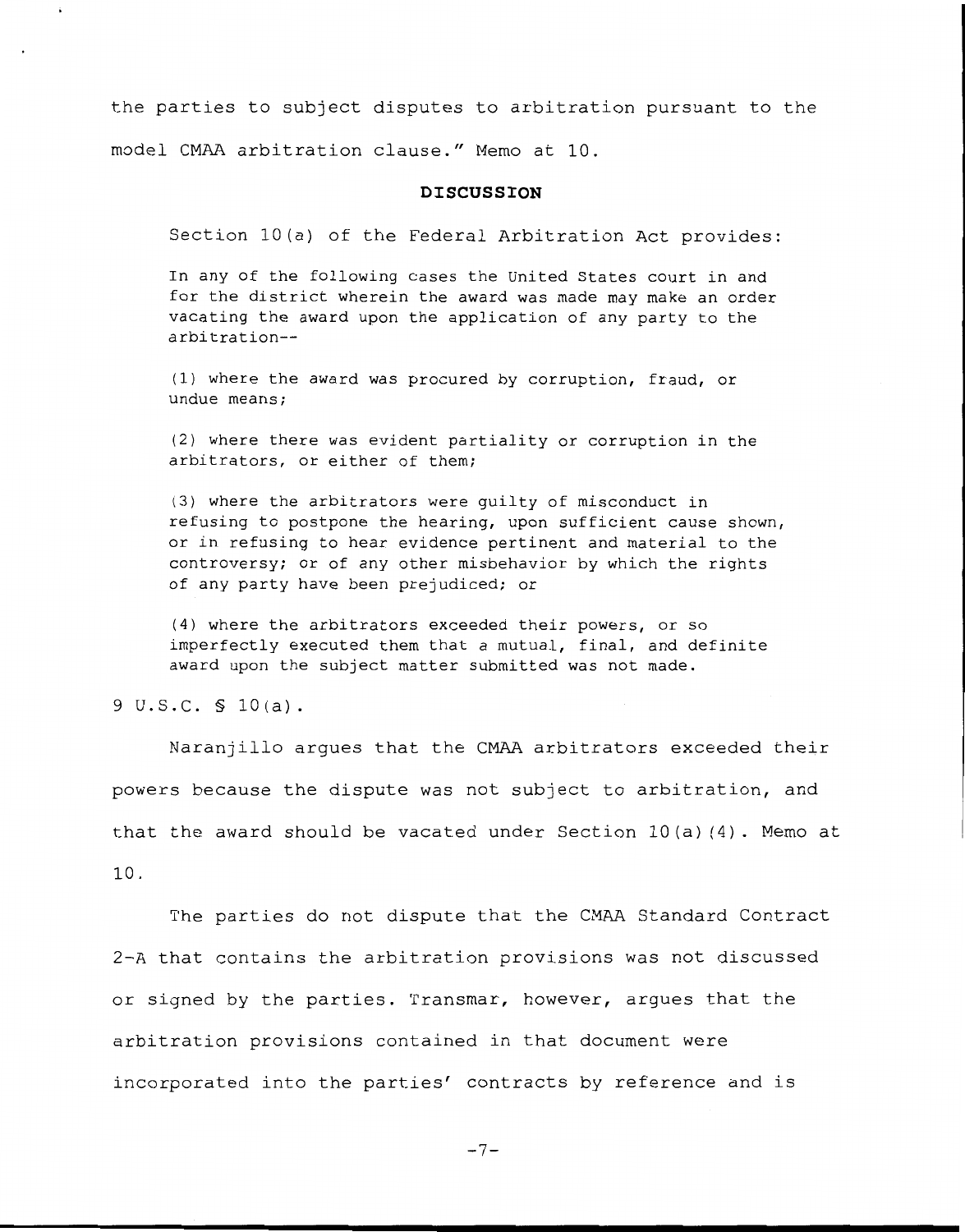therefore binding on both parties. Opp. (Dkt. No. 16) at 19.

Transmar argues that when Naranjillo signed the cocoa butter contracts, it consented to all of their provisions, including the provision that incorporated the terms and conditions of the CMAA Standard Contract 2-A, both the 2002 and 2013 versions of which in turn contained the arbitration agreement. According to Transmar, because nothing prevented Naranjillo from obtaining a copy of the CMAA Standard Contract 2-A and reading its terms before it signed the cocoa butter contracts, Naranjillo was fully bound to its terms. Sur-Reply (Dkt. No. 30) at 3.

It is clear that "Arbitration under the Act is a matter of consent, not coercion, and parties are generally free to structure their arbitration agreements as they see fit." Volt Info. Scis., Inc. v. Bd. of Trs., 489 U.S. 468, 479, 109 S. Ct. 1248, 1256 (1989). "[T]he arbitrability of the merits of a dispute depends upon whether the parties agreed to arbitrate that dispute." First Options of Chicago, Inc. v. Kaplan, 514 U.S. 938, 943, 115 S. Ct. 1920, 1923 (1995). "A dispute is arbitrable only if the parties contractually bind themselves to arbitrate it. A question of arbitrability is therefore raised when, as here, someone asserts that an arbitral award should not be enforced because there was no effective agreement to arbitrate the dispute." Telenor Mobile Communs. AS v. Storm LLC,

-8-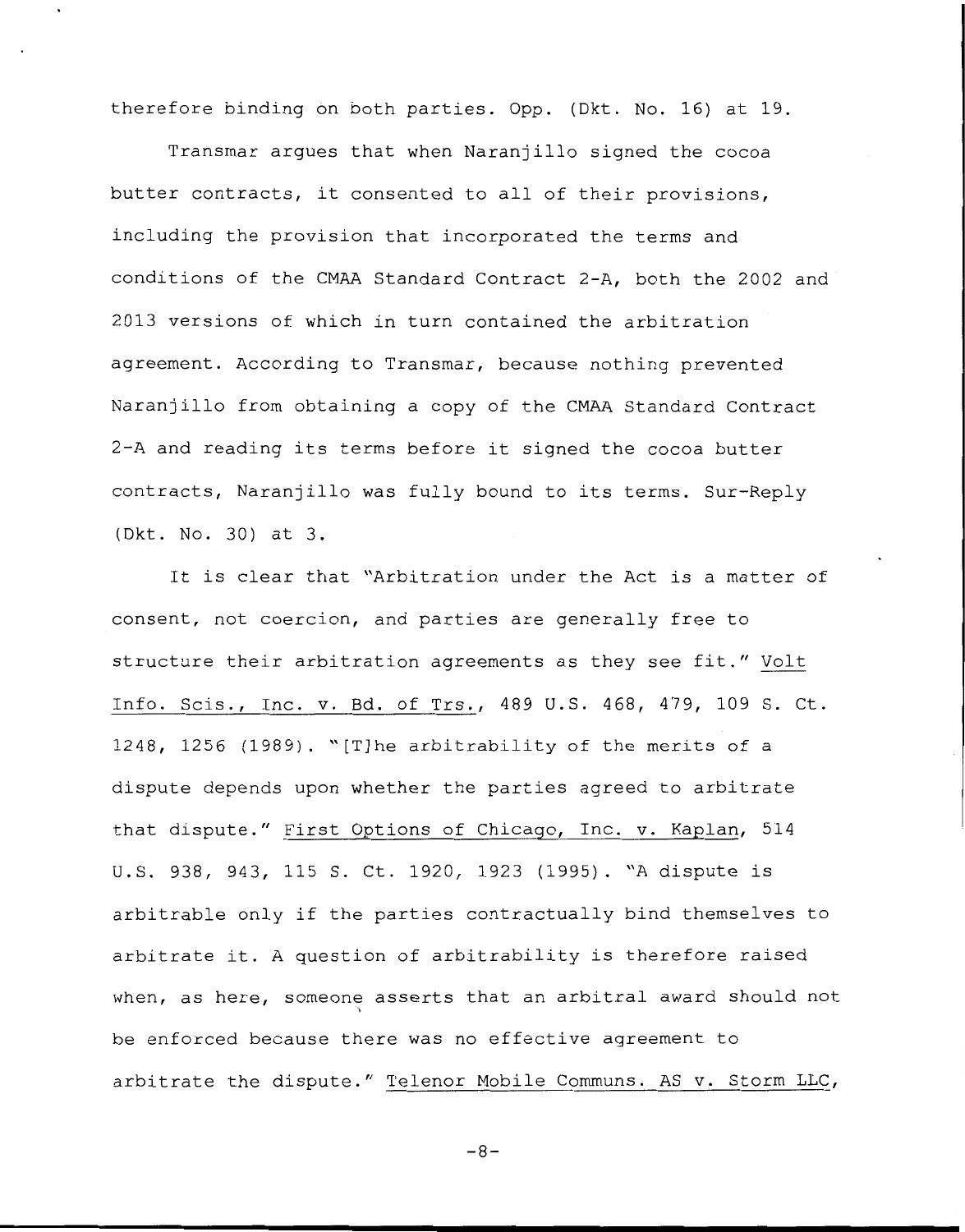584 F.3d 396, 405-06 (2d Cir. 2009).

"The question of whether the parties have agreed to arbitrate, i.e., the 'question of arbitrability,' is an issue for judicial determination unless the parties clearly and unmistakably provide otherwise." Nicosia v. Amazon.com, Inc., F.3d , No. 15 Civ. 423, 2016 WL 4473225, at \*4 (2d Cir. Aug. 25, 2016), citing Howsam v. Dean Witter Reynolds, Inc., 537 U.S. 79, 83, 123 S. Ct. 588, 591 (2002). "The threshold question of whether the parties indeed agreed to arbitrate is determined by state contract law principles." Id., citing Specht v. Netscape Commc'ns Corp., 306 F.3d 17, 27 (2d Cir. 2002).

Naranjillo argues that the law governing interpretation and construction of the cocoa butter contracts is that of the United Nations Convention on Contracts for the International Sale of Goods ("CISG") as the contracts are for the "sale of goods between parties whose places of business are in different States." CISG art. 1(1); Memo at 11. However, Naranjillo acknowledges that "Because caselaw interpreting the CISG is relatively sparse, this Court is authorized to interpret it in accordance with its general principles, 'with a view towards the need to promote uniformity in its application and the observance of good faith in international trade.'" Hanwha Corp. v. Cedar Petrochemicals, Inc., 760 F. Supp. 2d 426, 430, (S.D.N.Y. 2011), quoting Delchi Carrier SpA v. Rotorex Corp., 71 F.3d 1024, 1028

 $-9-$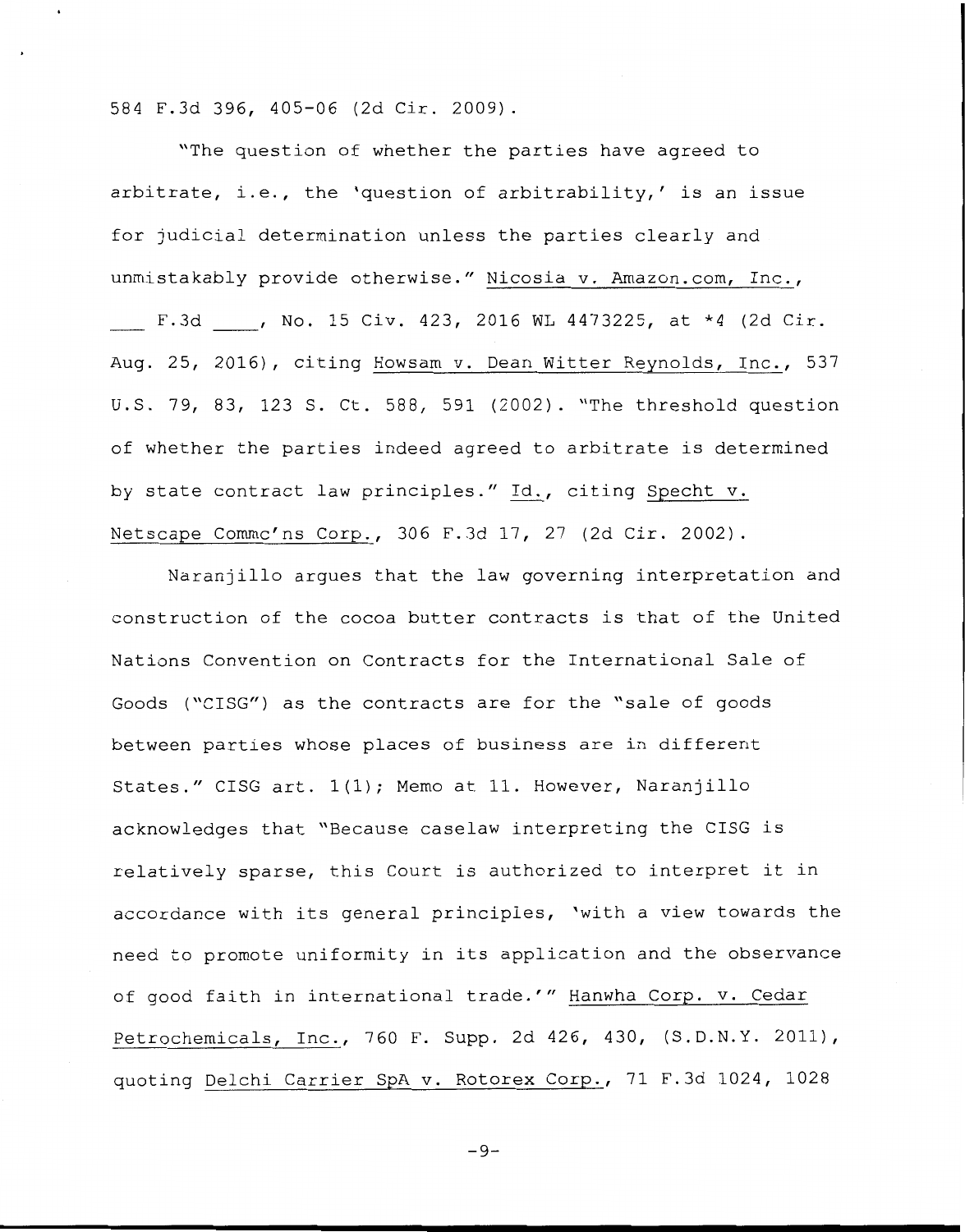(2d Cir. 1995); Memo at 12. In fact, many of the arguments advanced by Naranjillo in its brief are based on New York and Second Circuit case law. Memo at 12-16.

Transmar argues that New York law applies because of the CMAA Standard Contract 2-A provision that states "This contract is deemed made in New York and shall be construed pursuant to the laws of the State of New York" that Transmar claims is incorporated into the cocoa butter contracts by reference. Opp. at 19.

"Under New York law, the initial interpretation of a contract 'is a matter of law for the court to decide.'" K. Bell & Assocs., Inc. v. Lloyd's Underwriters, 97 F.3d 632, 637 (2d Cir. 1996), quoting Readco, Inc. v. Marine Midland Bank, 81 F.3d 295, 299 (2d Cir. 1996). Transmar correctly points out that "Under New York law, 'a paper referred to in a written instrument and sufficiently described may be made a part of the instrument as if incorporated into the body of it.'" PaineWebber Inc. v. Bybyk, 81 F.3d 1193, 1201 (2d Cir. 1996), quoting Jones v. Cunard S.S. Co., 238 A.D. 172, 173, 263 N.Y.S. 769, 771 (N.Y. App. Div. 2d Dep't 1933). However, "For the terms of a separate agreement to be incorporated by reference, '[i]t must be clear that the parties knew of and consented to the terms to be incorporated by reference for these terms to be valid.'" Norcast S.ar.l. v. Castle Harlan, Inc., No. 12 Civ. 4973(PAC), 2014 WL

 $-10-$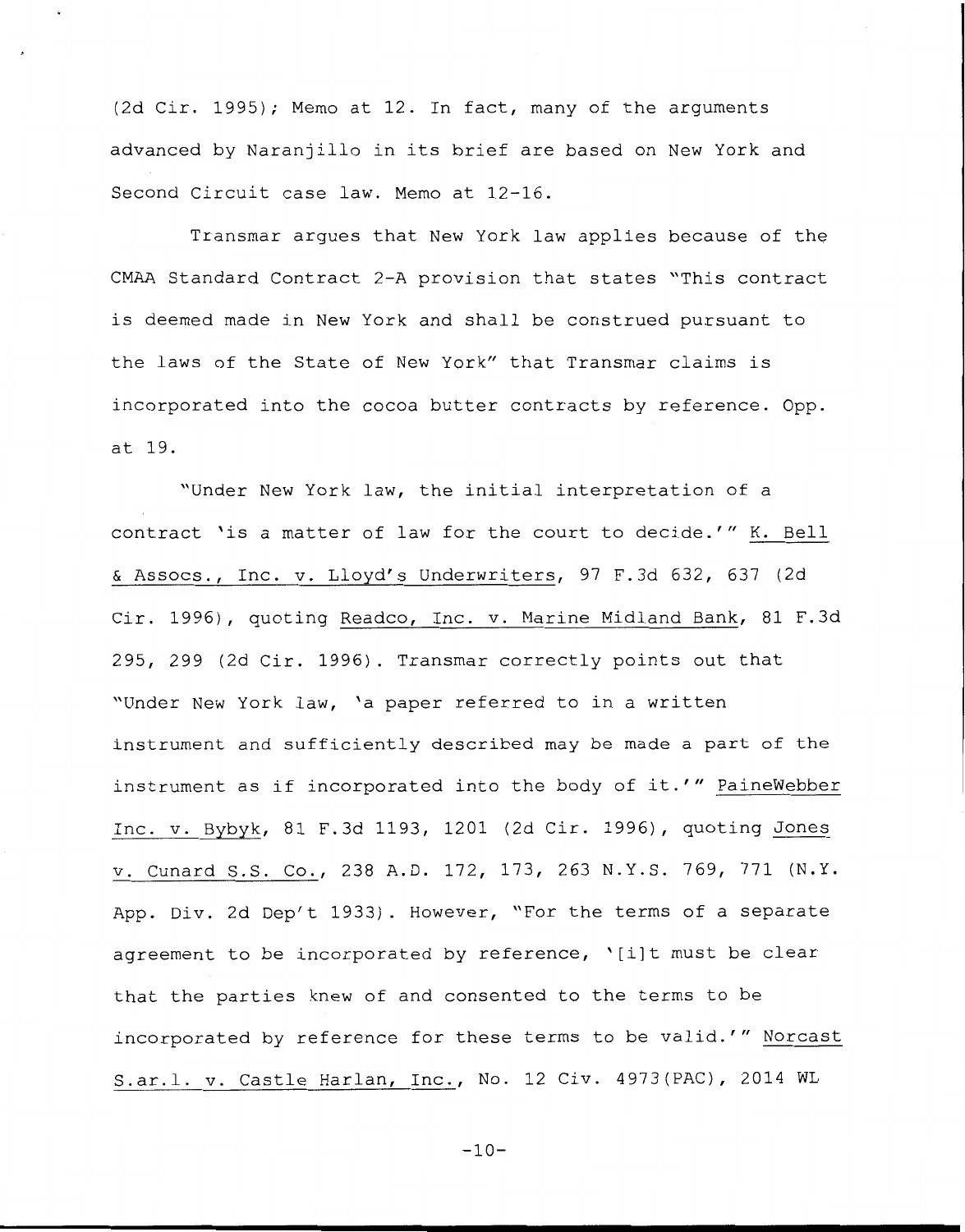43492, at \*5 (S.D.N.Y. Jan. 6, 2014), quoting Creative Waste Mgmt., Inc. v. Capitol Envtl. Servs., Inc., 429 F. Supp. 2d 582, 602 (S.D.N.Y. 2006) (brackets in Norcast).

"Under New York law and the law of [the Second] Circuit, two essential elements must be satisfied before a document will be deemed to have been incorporated by reference into another instrument or agreement. First, the agreement must specifically reference and sufficiently describe the document to be incorporated, such that the latter 'may be identified beyond all reasonable doubt.'" Ryan, Beck & Co., LLC. v. Fakih, 268 F. Supp. 2d 210, 223 (E.D.N.Y. 2003) (emphasis in original) (quoting Paine Webber Inc. v. Bybyk, 81 F.3d 1193, 1201 (2d Cir. 1996) (citing Chiacchia v. Nat'l Westminster Bank USA, 124 A.D.2d 626, 507 N.Y.S.2d 888, 889-90 (App. Div. 1986))) "Second, 'it must be clear that the parties to the agreement had knowledge of and assented to the incorporated terms."' Id. (quoting Bybyk, 81 F.3d at 1201).

Torres v. Major Auto. Grp., No. 13 Civ. 687 (NGG) (CLP), 2014 WL 4802985, at \*7 (E.D.N.Y. Sept. 25, 2014) (brackets in Torres).

The incorporating language in the single-page cocoa butter contracts stated "This contract is subject to the terms and conditions of Standard 2-A Contract of the Cocoa Merchants Association of America, Inc." Pilares Decl. Exh. B. However, each of the one-page contracts signed were themselves titled "STANDARD 2-A CONTRACT," see id., while the document Transmar claims was incorporated is also titled "Standard Contract 2-A." Nácer Decl. Exh. K. This gave the confusing impression that the document being signed was itself the one to be incorporated.

Furthermore, the subheading of CMAA Standard Contract 2-A provides "Covering F.O.B. Terms for Shipments to the United States" id., leaving the seller to speculate whether it was

-11-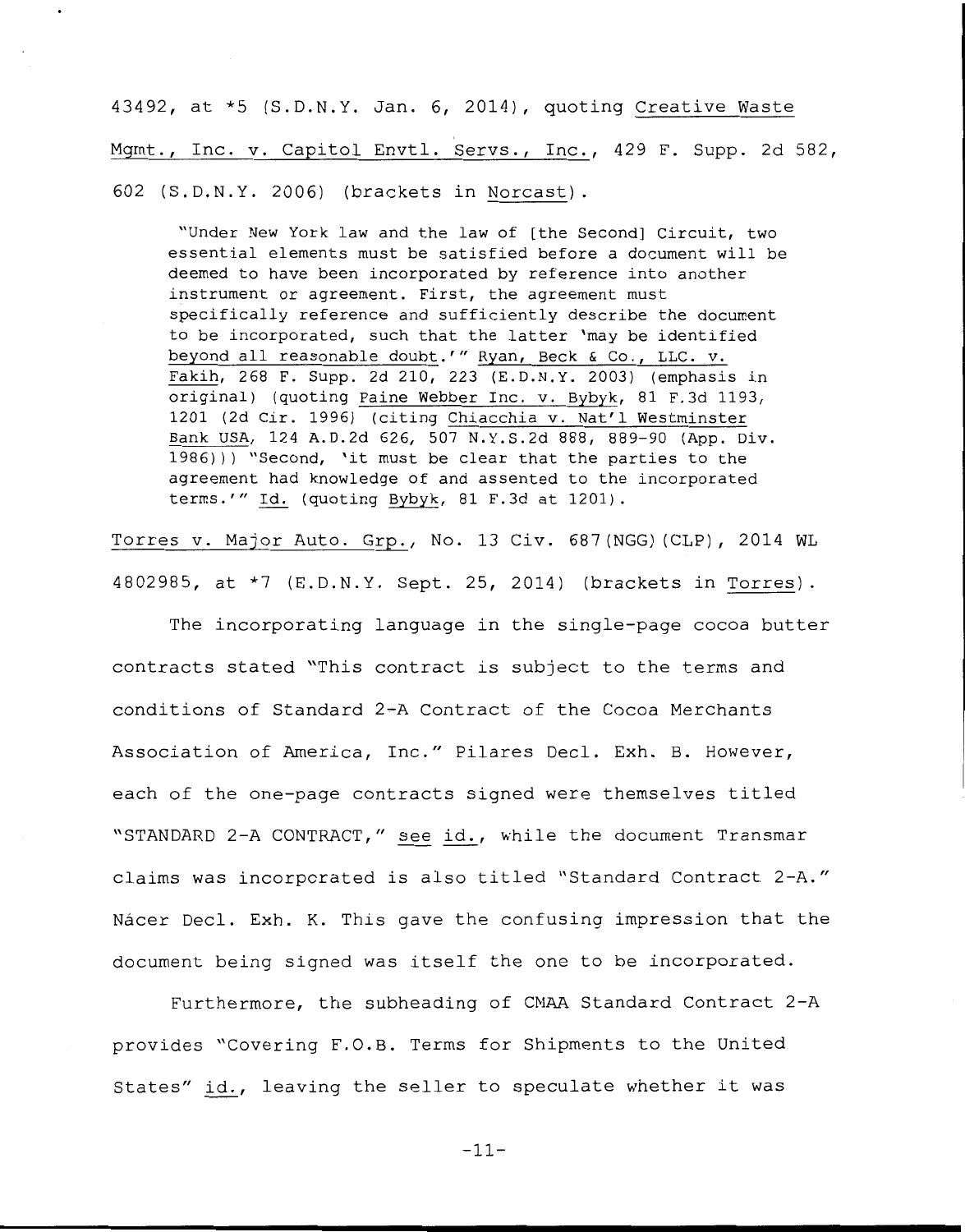intended to cover shipments to Hamburg, Germany.<sup>4</sup> That may be immaterial since Naranjillo was never provided with any version of the Standard Contract 2-A document that was to be incorporated. Petition  $\P$  7.

 $\ddot{\bullet}$ 

The fact that Transmar provided the panel a copy of the CMAA 2A Contract dated February 12, 2013 (well after the time when the contracts were executed in 2012), rather than the 2002 version, demonstrates the ease with which those documents were confused.

The decisive point is that "it must be clear that the parties to the agreement had knowledge of and assented to the incorporated terms." Bybyk, 81 F.3d at 1201. That is required because "As a general principle, an offeree cannot actually assent to an offer unless the offeree knows of its existence." Schnabel v. Trilegiant Corp., 697 F.3d 110, 121 (2d Cir. 2012) (quoting 1 Williston on Contracts § 4:16). There is no showing that Naranjillo actually knew of the existence of the arbitration clauses.

"[W]here there is no actual notice of the term, an offeree is still bound by the provision if he or she is on inquiry notice of the term and assents to it through the conduct that a

<sup>4</sup>Transmar asserts that the parties later revised the agreements to provide for shipment to Philadelphia, Opp. at 25; Nácer Decl. at 3, but this does not remove doubts whether when the documents were executed the reference clearly identified the CMAA Standard Contract 2-A.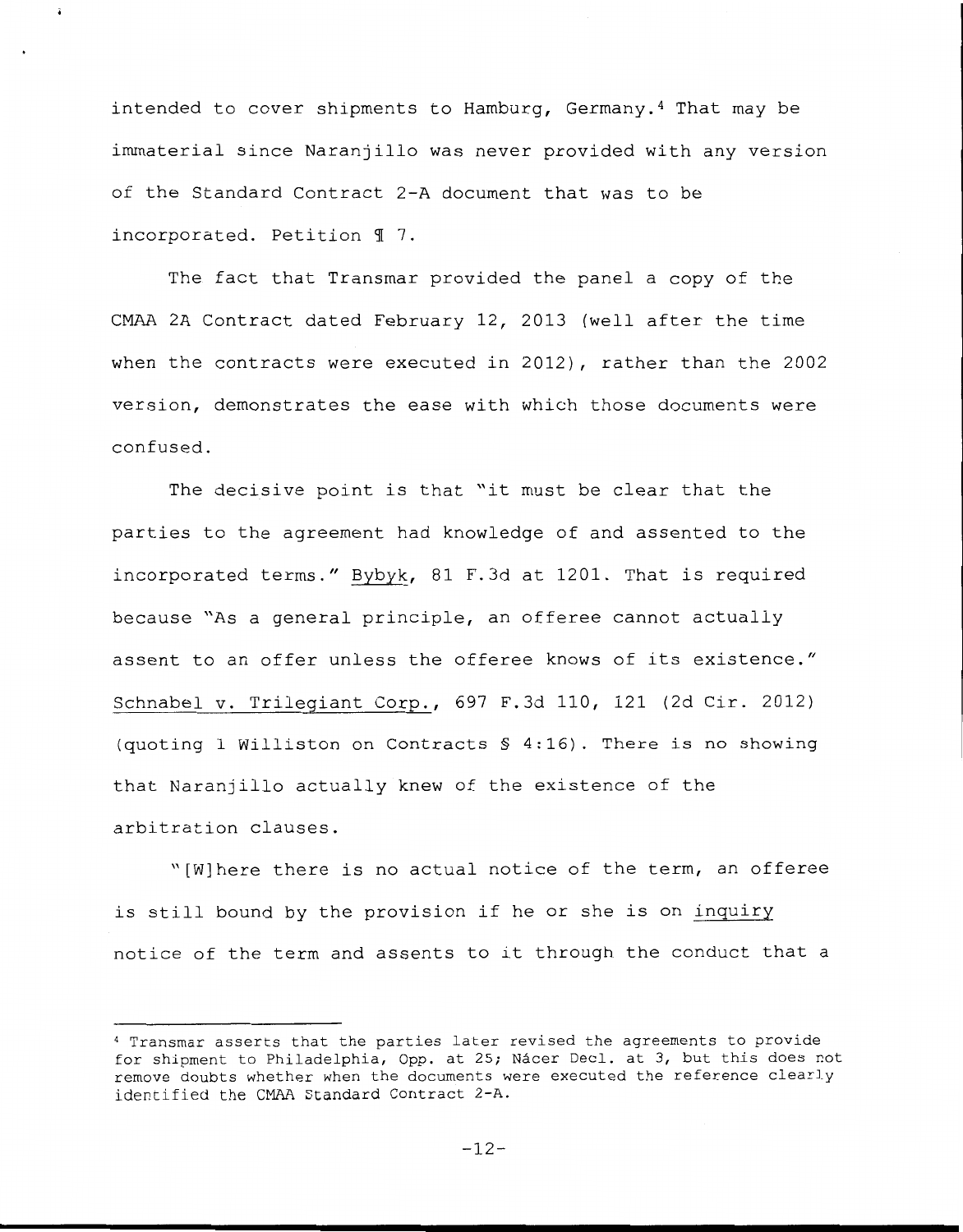reasonable person would understand to constitute assent." Schnabel, 697 F. 3d at 120 (emphasis in Schnabel). But Naranjillo was not on inquiry notice that there was an arbitration provision. The reference to "Standard 2-A Contract of the Cocoa Merchants Association of America, Inc." did not reveal the existence of an arbitration agreement. The one-page cocoa butter contracts lacked any reference to an arbitration provision, and did not disclose that one lurked in items 13 and 22 of the material to be incorporated by reference.

Transmar argues that the CMAA Standard Contract 2-A was available on CMAA's website,<sup>5</sup> and that Naranjillo could have learned of the arbitration terms by conducting an internet search. Sur-Reply at 3. Naranjillo replies that this document was "simply not accessible at this time to non-members or the general public on the CMAA's website" and that "To access it, one must know the precise URL address that leads to that document in a private section of the CMAA's website" which it was not provided "until Transmar shared the precise URL address in these proceedings." Final Reply (Dkt. No. 34) at 4.

But Naranjillo was not on notice to search for the terms of an arbitration agreement, for it was not warned that an arbitration agreement existed.

 $-13-$ 

<sup>5</sup>http://www.cocoamerchants.com/content/PDF/CMAA\_2A\_CONTRACT.pdf.